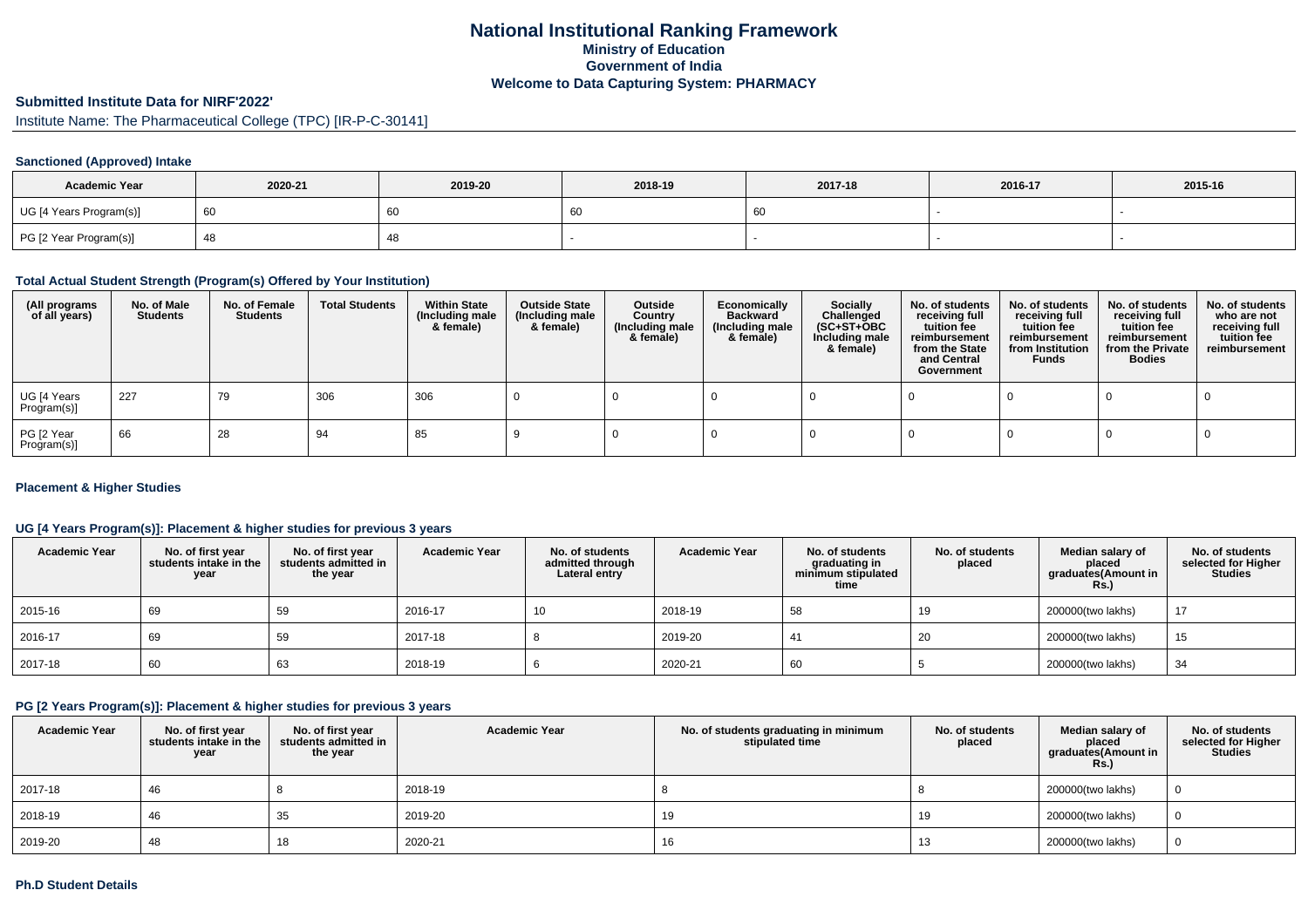| Ph.D (Student pursuing doctoral program till 2020-21 Students admitted in the academic year 2020-21 should not be entered here.) |         |                       |         |  |  |
|----------------------------------------------------------------------------------------------------------------------------------|---------|-----------------------|---------|--|--|
|                                                                                                                                  |         | <b>Total Students</b> |         |  |  |
| Full Time                                                                                                                        |         |                       |         |  |  |
| Part Time                                                                                                                        |         |                       |         |  |  |
| No. of Ph.D students graduated (including Integrated Ph.D)                                                                       |         |                       |         |  |  |
|                                                                                                                                  | 2020-21 | 2019-20               | 2018-19 |  |  |
| Full Time                                                                                                                        |         |                       |         |  |  |
| Part Time                                                                                                                        |         |                       |         |  |  |

### **Financial Resources: Utilised Amount for the Capital expenditure for previous 3 years**

| <b>Academic Year</b>                                                                                 | 2020-21                                                                     | 2019-20                                                                  | 2018-19                                                               |  |  |  |
|------------------------------------------------------------------------------------------------------|-----------------------------------------------------------------------------|--------------------------------------------------------------------------|-----------------------------------------------------------------------|--|--|--|
|                                                                                                      | <b>Utilised Amount</b>                                                      | <b>Utilised Amount</b>                                                   | <b>Utilised Amount</b>                                                |  |  |  |
| Annual Capital Expenditure on Academic Activities and Resources (excluding expenditure on buildings) |                                                                             |                                                                          |                                                                       |  |  |  |
| Library                                                                                              | 135452 (One Lakh Thirty Five Thousand Four Hundred And<br>Fifty Two Only)   | 216936 (Two Lakh Sixteen Thousand Nine Hundred And Thirty<br>Six Only )  | 505445 (Five Lakh Five Thousand Four Hundred And Forty<br>Five Only ) |  |  |  |
| New Equipment for Laboratories                                                                       | 476634 (Four Lakh Seventy Six Thousand Six Hundred And<br>Thirty Four Only) | 61100 (Sixty One Thousand One Hundred)                                   | 639098 (Six Lakh Thirty Nine Thousand And Ninety Eight Only           |  |  |  |
| Other expenditure on creation of Capital Assets (excluding<br>expenditure on Land and Building)      | 122060 (One Lakh Twenty Two Thousand And Sixty Only)                        | 159870 (One Lakh Fifty Nine Thousand Eight Hundred And<br>Seventy Only ) | 413220 (Four Lakh Thirteen Thousand Two Hundred And<br>Twenty Only)   |  |  |  |

# **Financial Resources: Utilised Amount for the Operational expenditure for previous 3 years**

| <b>Academic Year</b>                                                                                                                                                                           | 2020-21                                                                                 | 2019-20                                                                                  | 2018-19                                                                                |  |  |  |
|------------------------------------------------------------------------------------------------------------------------------------------------------------------------------------------------|-----------------------------------------------------------------------------------------|------------------------------------------------------------------------------------------|----------------------------------------------------------------------------------------|--|--|--|
|                                                                                                                                                                                                | <b>Utilised Amount</b>                                                                  | <b>Utilised Amount</b>                                                                   | <b>Utilised Amount</b>                                                                 |  |  |  |
| <b>Annual Operational Expenditure</b>                                                                                                                                                          |                                                                                         |                                                                                          |                                                                                        |  |  |  |
| Salaries (Teaching and Non Teaching staff)                                                                                                                                                     | 14249615 (One Crore Forty Two Lakh Forty Nine Thousand<br>Six Hundred And Fifteen Only) | 16402273 (One Crore Sixty Four Lakh Two Thousand Two<br>Hundred And Seventy Three Only ) | 16561260 (One Crore Sixty Five Lakh Sixty One Thousand<br>Two Hundred And Sixty Only ) |  |  |  |
| Maintenance of Academic Infrastructure or consumables and<br>other running expenditures(excluding maintenance of hostels<br>and allied services, rent of the building, depreciation cost, etc) | 3201137 (Thirty Two Lakh One Thousand One Hundred And<br>Thirty Seven Only )            | 3330364 (Thirty Three Lakh Thirty Thousand Three Hundred<br>And Sixty Four Only)         | 4936593 (Forty Nine Lakh Thirty Six Thousand Five Hundred<br>And Ninety Three Only )   |  |  |  |
| Seminars/Conferences/Workshops                                                                                                                                                                 | 2450 (Two Thousand Four Hundred And Fifty Only)                                         | 9300 (Nine Thousand Three Hundred)                                                       | 52949 (Fifty Two Thousand Nine Hundred And Forty Nine Only                             |  |  |  |

**IPR**

| Calendar year            | 2020 | 2019 | 2018 |
|--------------------------|------|------|------|
| No. of Patents Published |      |      |      |
| No. of Patents Granted   |      |      |      |

## **Sponsored Research Details**

| 'Year<br><b>Hinancial</b> | 2020-21 | 2019-20<br>. | 2018-19<br>. |
|---------------------------|---------|--------------|--------------|
|---------------------------|---------|--------------|--------------|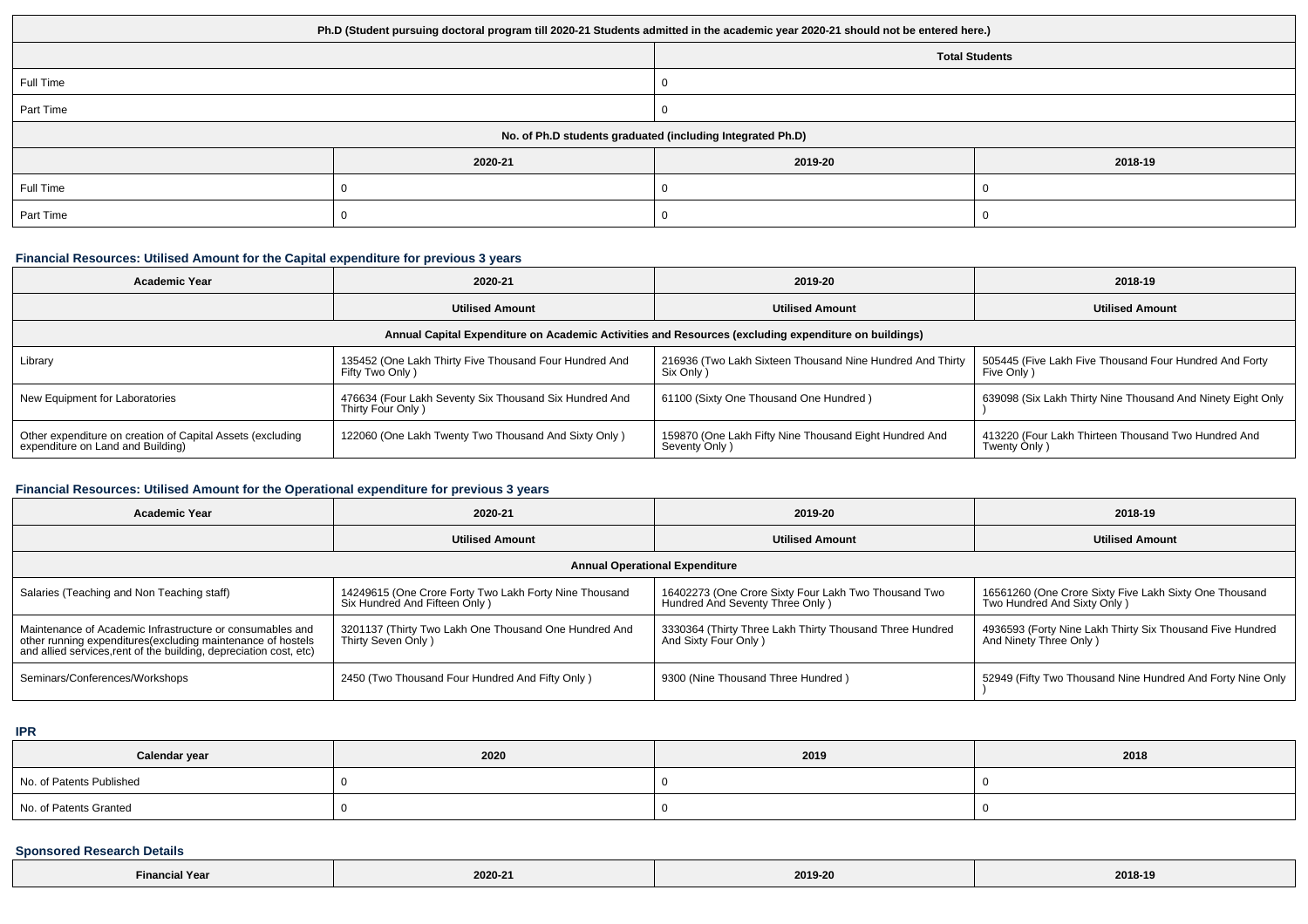| Total no. of Sponsored Projects          |      |      |      |
|------------------------------------------|------|------|------|
| Total no. of Funding Agencies            |      |      |      |
| Total Amount Received (Amount in Rupees) |      |      |      |
| Amount Received in Words                 | Zero | Zero | Zero |

### **Consultancy Project Details**

| <b>Financial Year</b>                    | 2020-21 | 2019-20 | 2018-19 |
|------------------------------------------|---------|---------|---------|
| Total no. of Consultancy Projects        |         |         |         |
| Total no. of Client Organizations        |         |         |         |
| Total Amount Received (Amount in Rupees) |         |         |         |
| Amount Received in Words                 | Zero    | Zero    | Zero    |

# **PCS Facilities: Facilities of physically challenged students**

| 1. Do your institution buildings have Lifts/Ramps?                                                                                                      | Not available |
|---------------------------------------------------------------------------------------------------------------------------------------------------------|---------------|
| 2. Do your institution have provision for walking aids, including wheelchairs and transportation from one building to another for handicapped students? | No            |
| 3. Do your institution buildings have specially designed toilets for handicapped students?                                                              | Not available |

# **Faculty Details**

| Srno           | <b>Name</b>                           | Age | Designation                                         | Gender | Qualification | <b>Experience (In</b><br>Months) | Currently working<br>with institution? | <b>Joining Date</b> | <b>Leaving Date</b> | <b>Association type</b> |
|----------------|---------------------------------------|-----|-----------------------------------------------------|--------|---------------|----------------------------------|----------------------------------------|---------------------|---------------------|-------------------------|
|                | CHHAYAKANTA<br><b>PANDA</b>           | 40  | Professor                                           | Male   | Ph.D          | 159                              | Yes                                    | 02-12-2014          | $\sim$              | Regular                 |
| 2              | <b>NABIN KARNA</b>                    | 38  | Professor                                           | Male   | Ph.D          | 151                              | Yes                                    | 05-12-2014          | $\sim$              | Regular                 |
| 3              | <b>SUDHIR KUMAR</b><br>SAHU           | 33  | <b>Assistant Professor</b>                          | Male   | M. Pharm      | 89                               | Yes                                    | 28-01-2014          | $\sim$              | Regular                 |
|                | PRAMOD KUMAR<br><b>DEBTA</b>          | 47  | Lecturer                                            | Male   | <b>MBA</b>    | 153                              | Yes                                    | 01-10-2008          | --                  | Regular                 |
| 5              | <b>DOLLEY ROUT</b>                    | 39  | <b>Assistant Professor</b>                          | Female | M. Pharm      | 163                              | Yes                                    | 02-07-2010          | $\sim$              | Regular                 |
| 6              | <b>SRIMANTA KUMAR</b><br><b>DAS</b>   | 41  | Associate Professor                                 | Male   | M. Pharm      | 194                              | Yes                                    | 06-09-2010          | $\sim$              | Regular                 |
| $\overline{7}$ | <b>DILLIP KUMAR</b><br><b>GUPTA</b>   | 34  | <b>Assistant Professor</b>                          | Male   | M. Pharm      | 130                              | Yes                                    | 07-09-2010          | $\sim$              | Regular                 |
| 8              | <b>ARNABADITYA</b><br><b>MOHANTY</b>  | 47  | Dean / Principal /<br>Director / Vice<br>Chancellor | Male   | Ph.D          | 264                              | Yes                                    | 05-01-2012          | $\sim$              | Regular                 |
| 9              | <b>SUBODHA</b><br><b>CHANDRA SAHU</b> | 52  | Associate Professor                                 | Male   | M. Pharm      | 273                              | Yes                                    | 13-10-1998          | $\sim$              | Regular                 |
| 10             | AMIYA RANJAN<br><b>PADHAN</b>         | 40  | <b>Assistant Professor</b>                          | Male   | M. Pharm      | 143                              | Yes                                    | 28-08-2009          | $\sim$              | Regular                 |
| 11             | <b>ABINASH KUMAR</b><br>SAHU          | 43  | Associate Professor                                 | Male   | M. Pharm      | 172                              | Yes                                    | 05-03-2007          | $\sim$              | Regular                 |